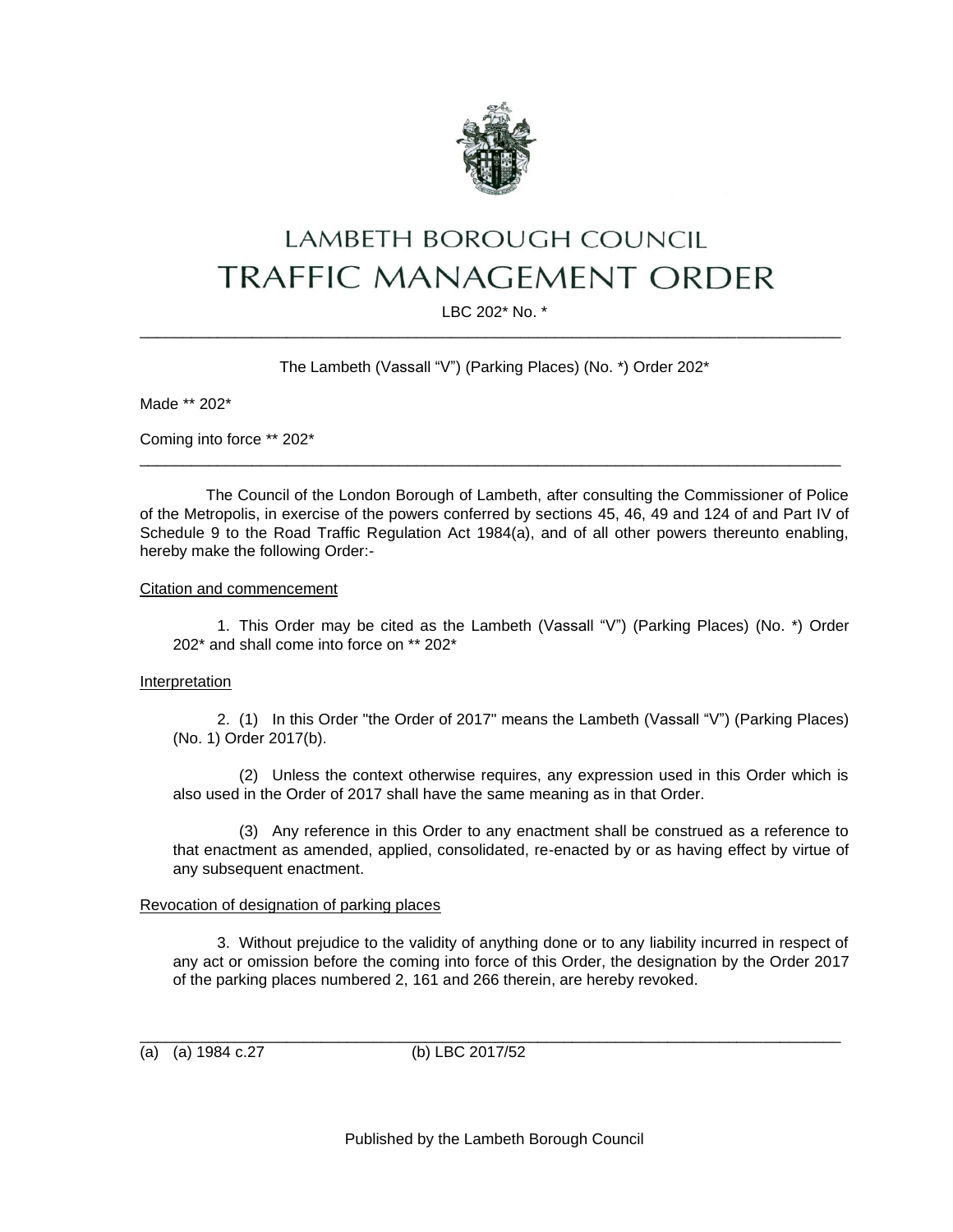## Designation of parking places and application of the Order of 2017 thereto

4. (1) Each area on a highway comprising the length of carriageway of a street specified in column 2 of the Schedule to this Order and bounded on one side of that length by the edge of the carriageway and on the other sides by a white line marking is designated as a parking place.

(2) The reference in this Article to a white line marking shall be construed as a reference to the white line marking (either broken or continuous) provided for in Schedule 7 to the Traffic Signs Regulations and General Directions 2016(c) or, if applicable, authorised by the Secretary of State by virtue of section 64 of the Road Traffic Regulation Act 1984

(3) The provisions of the Order of 2017 (other than Articles 3 and 15) shall apply to the areas designated as parking places by this Order as if in those provisions any reference to a parking place included a reference to an area designated as a parking place by this Order, and as if any reference to Schedule 1 to the Order of 2017 included a reference to the Schedule to this Order.

Placing of traffic signs, etc.

- 5. The Council shall:-
	- (a) place and maintain traffic signs indicating the limits of each parking place referred to in the Schedule to this Order;
	- (b) place and maintain in or in the vicinity of each parking place referred to in the Schedule to this Order traffic signs indicating that such parking place may be used during the permitted hours for the leaving only of the vehicles specified in Article 4(2) of the Order of 2017;
	- (c) carry out such other work as is reasonably required for the purposes of the satisfactory operation of each parking place referred to in the Schedule to this Order.

Dated this \* day of \* 202\*.

Ben Stevens Highway Network Manager

(a) S.I. 2016/362

\_\_\_\_\_\_\_\_\_\_\_\_\_\_\_\_\_\_\_\_\_\_\_\_\_\_\_\_\_\_\_\_\_\_\_\_\_\_\_\_\_\_\_\_\_\_\_\_\_\_\_\_\_\_\_\_\_\_\_\_\_\_\_\_\_\_\_\_\_\_\_\_\_\_\_\_\_\_\_\_\_